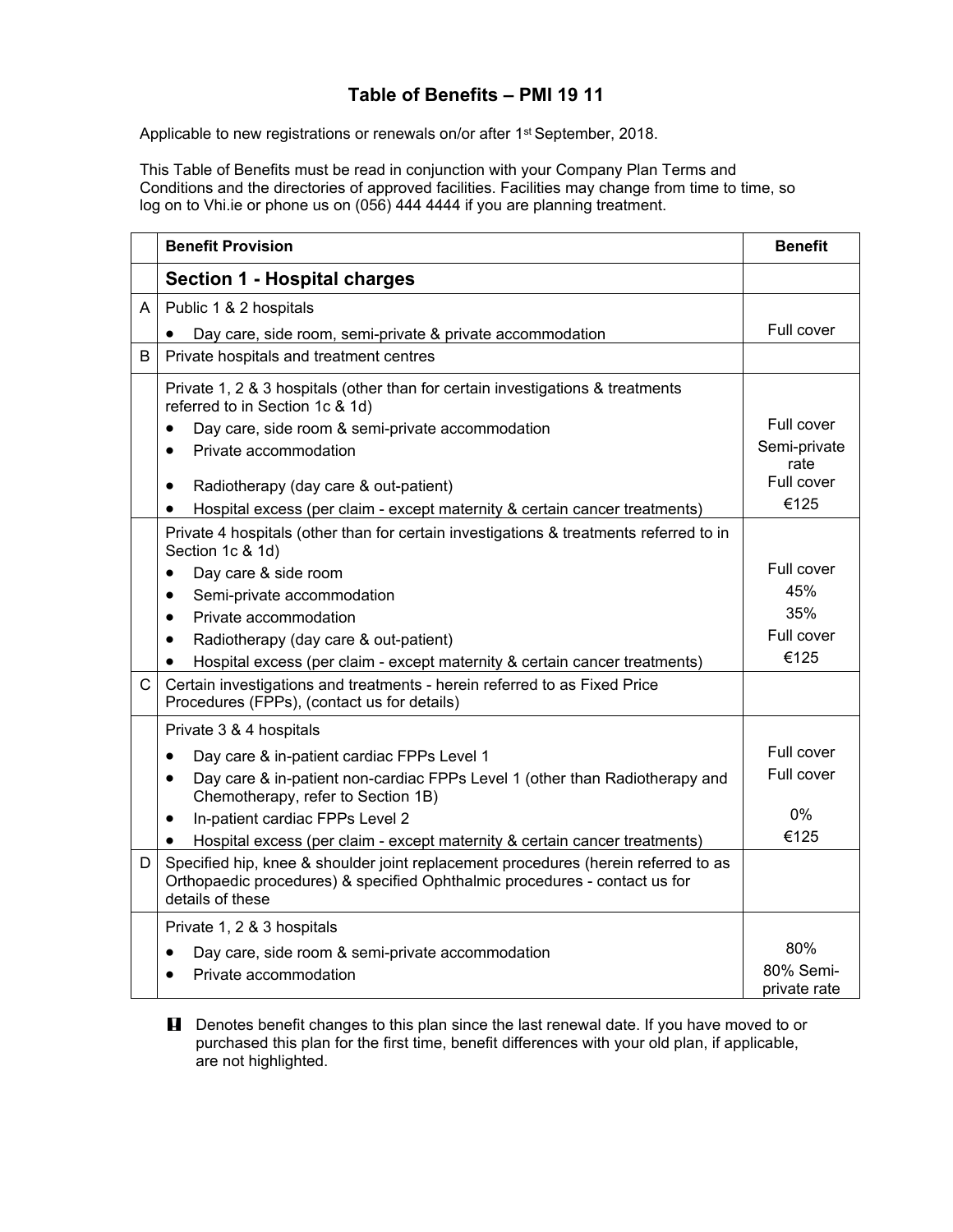|   | Hospital excess (per claim)<br>$\bullet$                                                                                                                              | €125                              |
|---|-----------------------------------------------------------------------------------------------------------------------------------------------------------------------|-----------------------------------|
|   | Private 4 hospitals                                                                                                                                                   |                                   |
|   | Day care & side room                                                                                                                                                  | 80%                               |
|   | Semi-private accommodation                                                                                                                                            | 45%                               |
|   | Private accommodation                                                                                                                                                 | 35%                               |
|   | Hospital excess (per claim)                                                                                                                                           | €125                              |
|   | When carried out as a Fixed Price Procedure (contact us for details)                                                                                                  |                                   |
|   | Private 3 & 4 hospitals<br>$\bullet$                                                                                                                                  | 80%                               |
|   | Hospital excess (per claim)                                                                                                                                           | €125                              |
|   | <b>Section 2 - Consultants' fees/GP procedures</b>                                                                                                                    |                                   |
| A | In-patient treatment, day-care/side room/out-patient & GP procedures                                                                                                  |                                   |
|   | Participating consultant/GP<br>$\bullet$                                                                                                                              | Full cover                        |
|   | Non-participating consultant/GP                                                                                                                                       | Standard<br>benefit               |
|   | Section 3 - Psychiatric cover (read in conjunction with Section<br>1)                                                                                                 |                                   |
| A | In-patient psychiatric cover                                                                                                                                          | 100 days                          |
| В | Day care psychiatric treatment for approved day care programmes                                                                                                       | Contact us for<br>further details |
| C | In-patient treatment for alcoholism, drug or other substance abuse in any 5 year<br>period                                                                            | 91 days                           |
| D | Out-patient mental health treatment (in an approved out-patient mental health<br>centre) $H$                                                                          |                                   |
|   | Mental health assessment in every 2 year period                                                                                                                       | €100 per<br>member                |
|   | Mental health therapy, 7 visits<br>$\bullet$                                                                                                                          | €75 per visit                     |
|   | <b>Section 4 - Maternity &amp; Baby</b>                                                                                                                               |                                   |
| A | Normal confinement                                                                                                                                                    |                                   |
|   | Public hospital benefit (up to 3 days)                                                                                                                                | Full cover                        |
|   | Caesarean delivery (as per hospital benefits listed)                                                                                                                  | <b>Refer Section</b>              |
|   | Home birth benefit                                                                                                                                                    | $\overline{1}$<br>€3,400          |
| В | In-patient maternity consultant fees (per Schedule of Benefits for Professional                                                                                       |                                   |
|   | Fees)                                                                                                                                                                 | Agreed<br>charges                 |
| С | Post-natal home nursing                                                                                                                                               |                                   |
|   | Following 1 nights stay<br>٠                                                                                                                                          | €1,200                            |
|   | Following 2 nights stay                                                                                                                                               | €600                              |
| D | Vhi Fertility Programme                                                                                                                                               |                                   |
|   | Fertility benefit - benefit per member, towards the cost of specified fertility tests<br>and treatments carried out in a Vhi Participating Fertility Treatment Centre |                                   |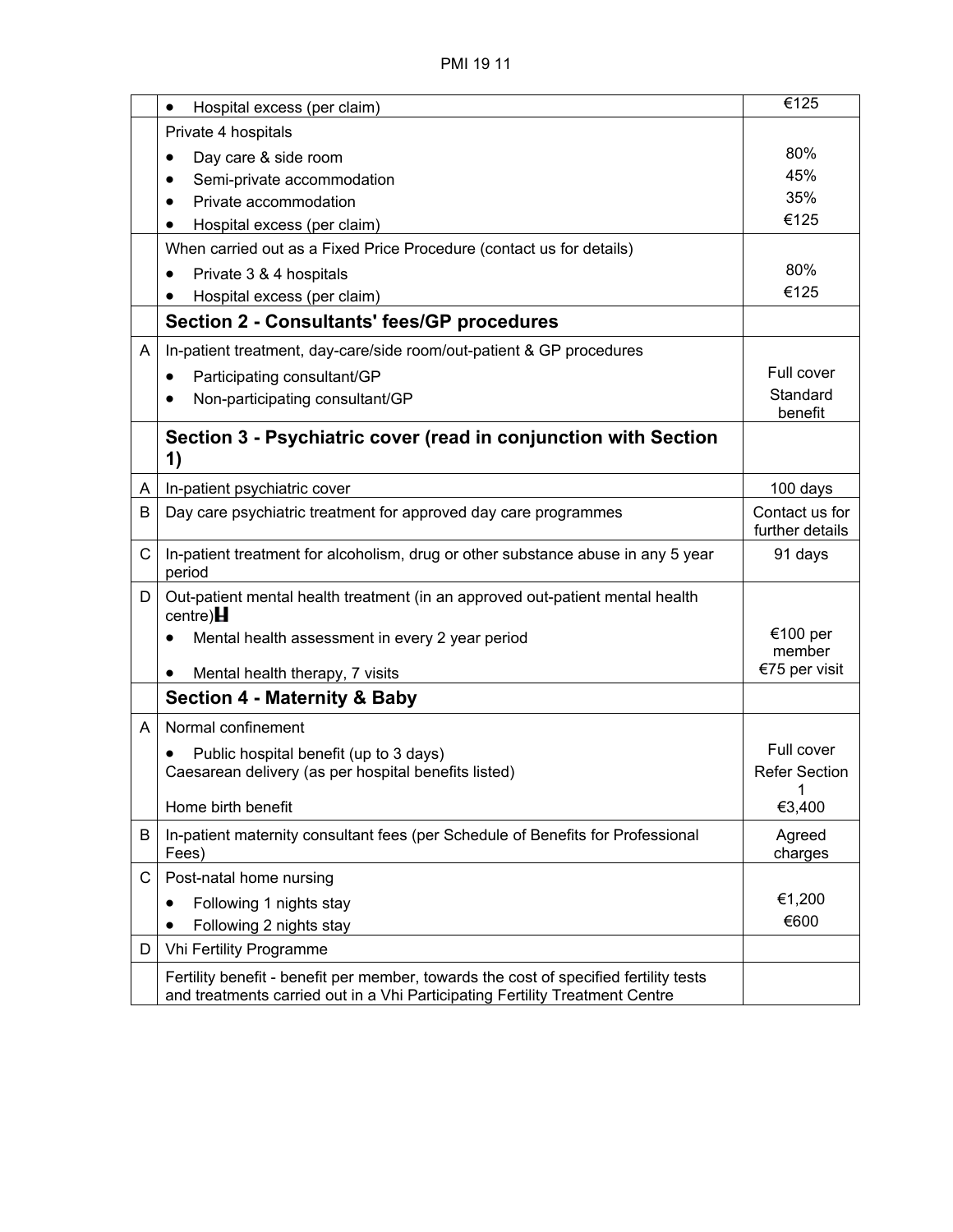PMI 19 11

| at point of<br>sale<br>€100 discount<br>AMH & Semen Analysis tests<br>at point of<br>sale<br>€450 per<br>IUI - one treatment per lifetime, female members only<br>$\bullet$<br>treatment*                                            |
|--------------------------------------------------------------------------------------------------------------------------------------------------------------------------------------------------------------------------------------|
|                                                                                                                                                                                                                                      |
|                                                                                                                                                                                                                                      |
| €1,000 per<br>IVF or ICSI - up to 2 treatments per lifetime, female members only<br>$\bullet$<br>treatment*                                                                                                                          |
| €40 per<br>Fertility counselling - 4 sessions per treatment carried out in a Vhi Participating<br>session<br><b>Fertility Treatment Centre</b>                                                                                       |
| <b>Refer Section</b><br>Fertility support services - Acupuncturists & Dieticians visits<br>9                                                                                                                                         |
| * These benefits are co-funded by Vhi and the Vhi Participating Fertility Treatment<br>Centre                                                                                                                                        |
| E<br>Maternity & Baby Bundle                                                                                                                                                                                                         |
| 75% cover up<br>Maternity Yoga and Pilates classes<br>٠                                                                                                                                                                              |
| to a combined<br>One maternity scan<br>٠                                                                                                                                                                                             |
| limit of €500<br>Breast-feeding consultations<br>$\bullet$                                                                                                                                                                           |
| and<br>Baby massage classes<br>$\bullet$                                                                                                                                                                                             |
| no excess<br>Baby swim classes<br>$\bullet$                                                                                                                                                                                          |
| Ante natal course                                                                                                                                                                                                                    |
| Section 5 - Cancer care and other benefits H                                                                                                                                                                                         |
| Genetic testing for cancer<br>A                                                                                                                                                                                                      |
| 50% cover<br>Initial consultation for genetic testing for cancer *<br>٠                                                                                                                                                              |
| Full cover<br>Genetic test - for specified genetic mutations to be carried out in an approved<br>clinic*                                                                                                                             |
| Covered up to<br>Preventative (Prophylactic) treatment following on from the genetic test<br>the levels for<br>hospital<br>treatment<br>listed in<br>Section 1                                                                       |
| These benefits are available immediately for existing Vhi customers with no<br>waiting periods. There is a 26 week new conditions waiting period for new joiners<br>and a two year waiting period for transfers from another insurer |
| В<br>Mammograms in an approved mammogram centre in each 24 month period,<br>Full cover<br>covered in accordance with our rules (contact us for details)                                                                              |
| Cancer care support - one night's accommodation for each treatment<br>€100 per night<br>С                                                                                                                                            |
| Manual lymph drainage following cancer treatment - 10 visits<br>€50 per visit<br>D                                                                                                                                                   |
| <b>Refer Section</b><br>Е<br>Clinical psychology counselling for oncology treatment (psycho oncology<br>counselling) - 10 visits<br>9                                                                                                |
| Additional cancer support benefits<br>F                                                                                                                                                                                              |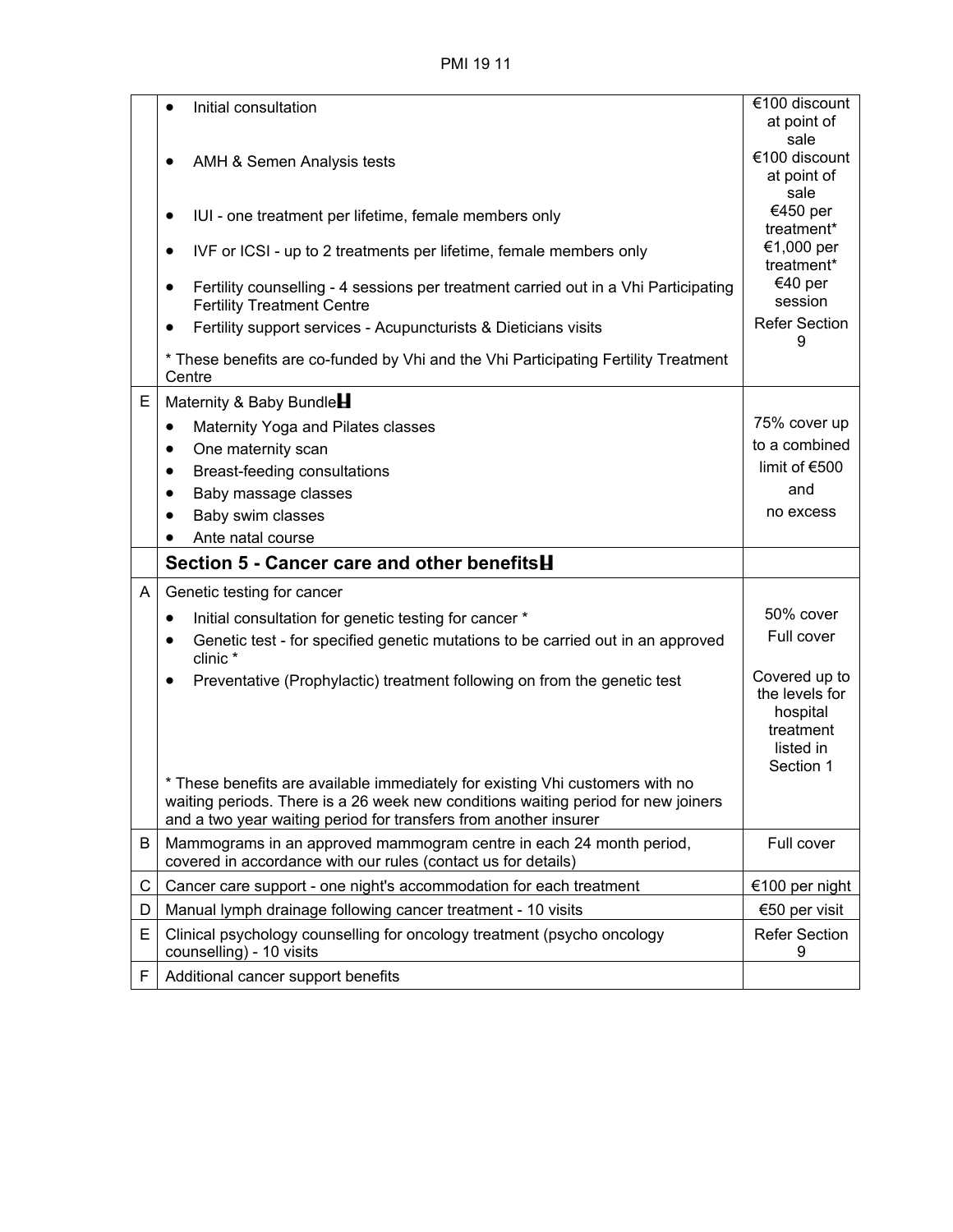|    | Wig/ hairpiece, post-mastectomy bra, swimsuit, surgical prosthesis following<br>$\bullet$<br>cancer treatment<br>No excess applies, but subject to the benefit maximum for medical and surgical | Full cover                |
|----|-------------------------------------------------------------------------------------------------------------------------------------------------------------------------------------------------|---------------------------|
|    | appliances set out below                                                                                                                                                                        |                           |
| G  | Other benefits in Section 5                                                                                                                                                                     |                           |
|    | Vhi Healthcare approved medical and surgical appliances - subject to an excess of<br>€300 per member per year (contact us for details of eligible appliances)                                   | €6,650 per<br>member year |
|    | Convalescent care - first 14 nights                                                                                                                                                             | €30 per night             |
|    | Vhi Hospital@Home                                                                                                                                                                               | Full cover                |
|    | Child home nursing - 28 days per calendar year                                                                                                                                                  | €100 per day              |
|    | Parent accompanying child - 14 days per calendar year, following a stay in excess<br>of 3 days in hospital                                                                                      | €100 per day              |
|    | Return home benefit                                                                                                                                                                             | €100 per<br>claim         |
|    | <b>Vhi VisionCare</b>                                                                                                                                                                           |                           |
|    | Vhi VisionCare E-Screen (available through Vhi.ie/myvhi)<br>$\bullet$                                                                                                                           | Full cover                |
|    | Comprehensive eye exam carried out by a VSP eye-care professional in each<br>٠<br>24 month period - subject to Vhi VisionCare E-Screen referral                                                 | Full cover                |
|    | <b>Section 6 - Transport costs</b>                                                                                                                                                              |                           |
| A  | Transport costs (covered in accordance with our rules)                                                                                                                                          | Agreed<br>charges         |
|    | <b>Section 7 - Cover outside Ireland</b>                                                                                                                                                        |                           |
| A  | Emergency treatment abroad                                                                                                                                                                      | €100,000                  |
| B  | Elective treatment abroad (subject to prior approval)                                                                                                                                           |                           |
|    | Surgical procedures available in Ireland (as per level of cover in Ireland)<br>٠                                                                                                                | €100,000                  |
|    | Treatment not available in Ireland                                                                                                                                                              | €100,000                  |
|    | <b>Section 8</b>                                                                                                                                                                                |                           |
| A  | In-patient MRI scans (covered in accordance with Section 1)                                                                                                                                     | Agreed<br>charges         |
| B  | Out-patient MRI scans                                                                                                                                                                           |                           |
|    | Category 1 - approved MRI centres                                                                                                                                                               | Full cover                |
|    | Category 2 - approved MRI centres, agreed MRI charges & consultant<br>Radiologists fees (subject to an excess of €125 per scan)                                                                 | Full cover                |
| C  | PET-CT scans (covered in accordance with our rules)                                                                                                                                             | Agreed<br>charges         |
| D. | CT Scans (covered in accordance with our rules) $\blacksquare$                                                                                                                                  | Full cover                |
|    | Section 9 – Day-to-day medical expenses (benefits are per visit,<br>per member, unless otherwise indicated) H                                                                                   |                           |
| A  | General practitioner - unlimited visits                                                                                                                                                         | 50%                       |
| B  | Consultant consultation - unlimited visits                                                                                                                                                      | 50%                       |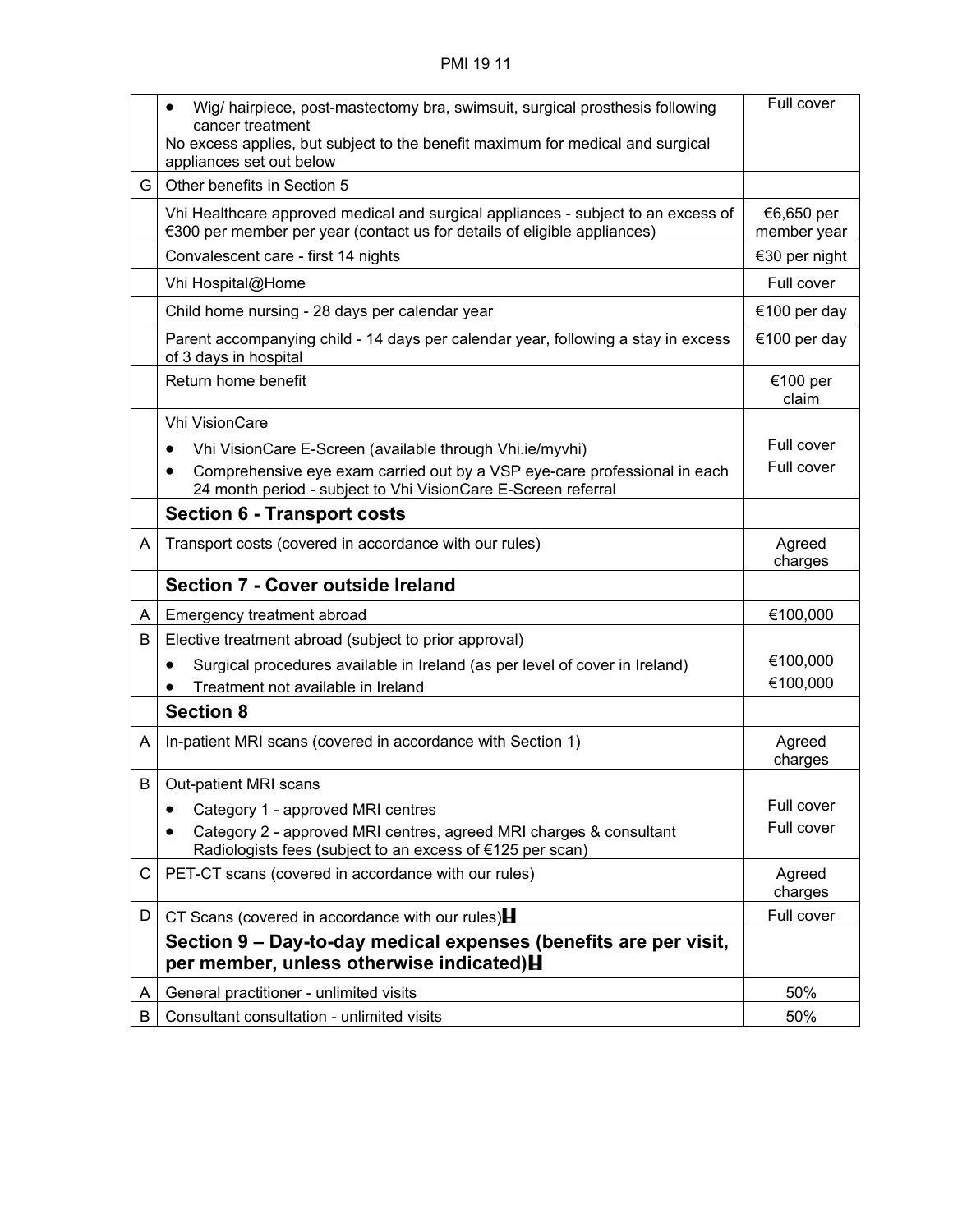| С  | Pathology - consultants' fees                                                                                                                                                                                                           | 50%                   |
|----|-----------------------------------------------------------------------------------------------------------------------------------------------------------------------------------------------------------------------------------------|-----------------------|
| D  | Radiology - consultants' fees for professional services                                                                                                                                                                                 | 50%                   |
| E  | Pathology/Radiology or other diagnostic tests (refer to Section 8 for out-patient<br>MRI benefits) - 50% of agreed charges in an approved out-patient centre. Contact<br>us for details of eligible diagnostic tests and reimbursements | €500 per year         |
| F  | Pre- and post-natal care (combined visits)                                                                                                                                                                                              | €350                  |
| G  | Practice nurse - unlimited visits                                                                                                                                                                                                       | 50%                   |
| H  | Dental practitioner - 7 visits                                                                                                                                                                                                          | €25                   |
|    | Physiotherapist - 7 visits                                                                                                                                                                                                              | €25                   |
| J  | Acupuncturists, Chiropractors, Osteopaths, Physical therapists, Reflexologists* -<br>unlimited visits                                                                                                                                   | 50%                   |
| K. | Chiropodists/Podiatrists, Dieticians, Occupational therapists, Speech therapists,<br>Orthoptists* - unlimited visits                                                                                                                    | 50%                   |
| L  | Clinical Psychologist - 7 visits                                                                                                                                                                                                        | €25                   |
| Μ  | Optical – eye tests and glasses/contact lenses – 75% of charges in each 24 month<br>period                                                                                                                                              | €100                  |
| N  | Hearing test in each 2 year period                                                                                                                                                                                                      | €25                   |
| O  | Health screening - in each 24 month period, covered in accordance with our rules<br>(contact us for details) *                                                                                                                          |                       |
|    | Lifestage screening programme in a Vhi Medical Centre                                                                                                                                                                                   | €150 per              |
|    |                                                                                                                                                                                                                                         | screen<br>50% cover   |
|    | Dexa scans in an approved dexa scan centre<br>$\bullet$                                                                                                                                                                                 |                       |
| Ρ  | STI screening                                                                                                                                                                                                                           | Up to €100            |
| Q  | Accident & emergency cover - 2 visits                                                                                                                                                                                                   | €75                   |
| R. | Child counselling - 7 visits                                                                                                                                                                                                            | €25                   |
| S  | Clinical psychology counselling for oncology treatment (psycho oncology<br>counselling)* - 10 visits                                                                                                                                    | €50 per visit         |
| T  | Foetal screening, in the year of the birth                                                                                                                                                                                              | €100 per<br>pregnancy |
| U  | <b>Travel vaccinations</b>                                                                                                                                                                                                              | €60 per year          |
| V  | Vhi SwiftCare exclusive benefit to Vhi customers*                                                                                                                                                                                       |                       |
|    | Initial consultation (charge is €125 – you pay €50)<br>$\bullet$                                                                                                                                                                        | €75                   |
|    | Follow-up treatment package after this consultation for x-rays, tests & medical<br>$\bullet$<br>aids (maximum you will pay is €100 for this follow-up treatment)                                                                        | 50% of total<br>costs |
|    | Vhi SwiftCare appointment services*                                                                                                                                                                                                     |                       |
|    | Consultant consultation (orthopaedic, oral maxillofacial & sports medicine)                                                                                                                                                             | 50%                   |
|    | Dental practitioner - 7 visits                                                                                                                                                                                                          | €25                   |
|    | Physiotherapist - 7 visits                                                                                                                                                                                                              | €25                   |
| W  | Vhi paediatric clinic*                                                                                                                                                                                                                  |                       |
|    | Initial Consultant consultation                                                                                                                                                                                                         | 50%                   |